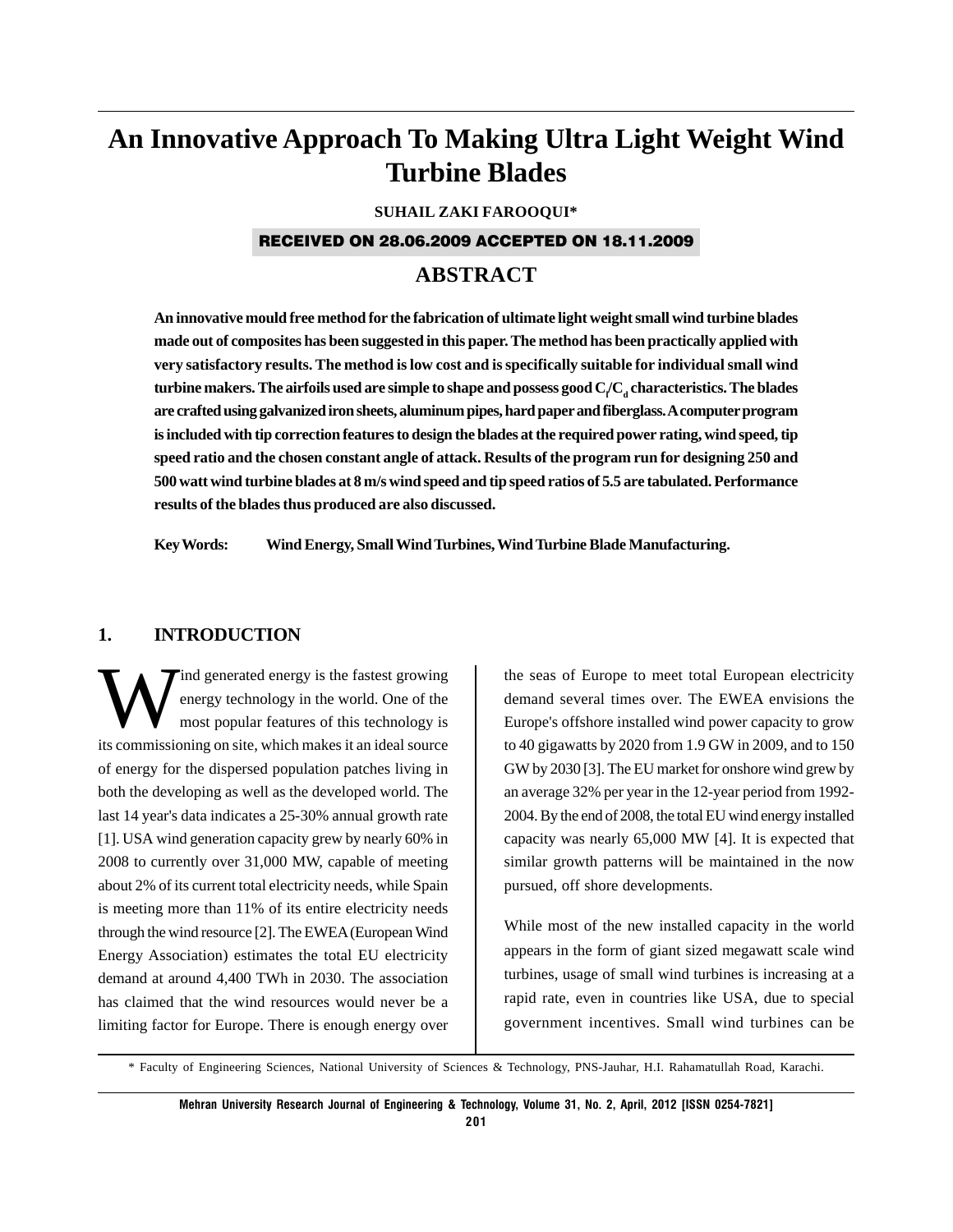significant power resources that have proven records of performance even in locations with modest winds [5]. The US market for small wind turbines grew by 78% in 2008 adding 17.3 MW to the already installed capacity, while the global market grew by 53%. A large portion (60%) of the US growth was from wind turbines below 10 kW capacity. The industry projects a 30-fold growth in the next five years, for a cumulative US small wind turbine installed capacity of 1,700 MW by the end of 2013 [2].

Small turbines are of special interest to individual home, business and farm owners. Commercially available small wind turbines in the international markets are still expensive for users in the developing countries. There is a growing need to establish not only regional wind power industries but also developing workable windmill plans that could be easily implemented by individual users with reliable results. One of the major challenges associated with making wind turbines is the proper shaping of the blades for maximum energy harnessing. Most of the available techniques require the use of moulds which is not only expensive but makes the job significantly more complicated, especially for non-commercial enthusiasts. Crafting the blades from wood is also expensive and requires special skills. Out of the two major categories, the horizontal axis wind turbines have proven more promising due to their self starting and installation at height capabilities. The work reported in the current paper presents an easy to follow step-by-step, cheap and practical method for the fabrication of very light weight small horizontal axis wind turbine blades, using composites without needing any moulds.

Success with wind turbines requires not only a profound respect for the power from the wind but also analytical engineering skills and creative experimentation [6]. The first successful attempt to predict the shape of the blade of a HAWT (Horizontal Axis Wind Turbine) in terms of energy equations was made by Glauert [7]. These equations provide the essential relationships for analyzing each blade segment using two-dimensional airfoil data

neglecting the effect of drag. The drag was incorporated by Miller, et. al. [8] and Stewart [9] for designing optimal rotors. Wilson, et. al. [10] provided further insight by including the tip correction features of the rotor blades. Wilson [11] also considered the effect of hub fairings on wind turbine rotor performance. Tangler, et. al. [12] provided a study of the airfoils designed especially for wind turbines. The wind-tunnel test data of airfoils designed for aircraft is provided by Abbot, et. al. [13]. Driesen, at. el. [14] have discussed small wind turbines in the built environment and their grid connection issues. White and White, et. al. [15] have discussed a way to improve the efficiency of wind turbines with smart rotor blades that can monitor the physical loads being applied by the wind and then adapt the airfoil for increased energy capture. More recently, a number of other researchers have contributed to the understanding of the effect of various airfoil characteristics on wind turbine rotor performance [16-18].

#### **2. BLADE DESIGNING**

The basic equation used for the designing of a wind turbine rotor is based upon the power available in the wind.

$$
P = C_p \rho A V^3 / 2 \tag{1}
$$

Where  $C_p$  is the coefficient of performance of the wind turbine with a typical value between 0.25-0.35, and a limiting value of 0.59.  $\rho$  is the air density, with a typical value of  $p=1.2 \text{ kg/m}^3$ . A is the swept area of the rotor blade and V is the free wind velocity.

Once the power required out of a wind turbine at a particular wind speed and a suitable choice of  $C_p$  is decided, the next step is to choose the TSR (Tip Speed Ratio), at which the blade will move cutting the free wind. This is carefully chosen subject to the airfoil properties, with a typical value between 4-8. The  $C/C_d$  curve of the chosen airfoil is used to select a specific angle of attack , typically, the angle at which the ratio is a maximum. Equation (1) provides the required length of the blade. Although more complex rotors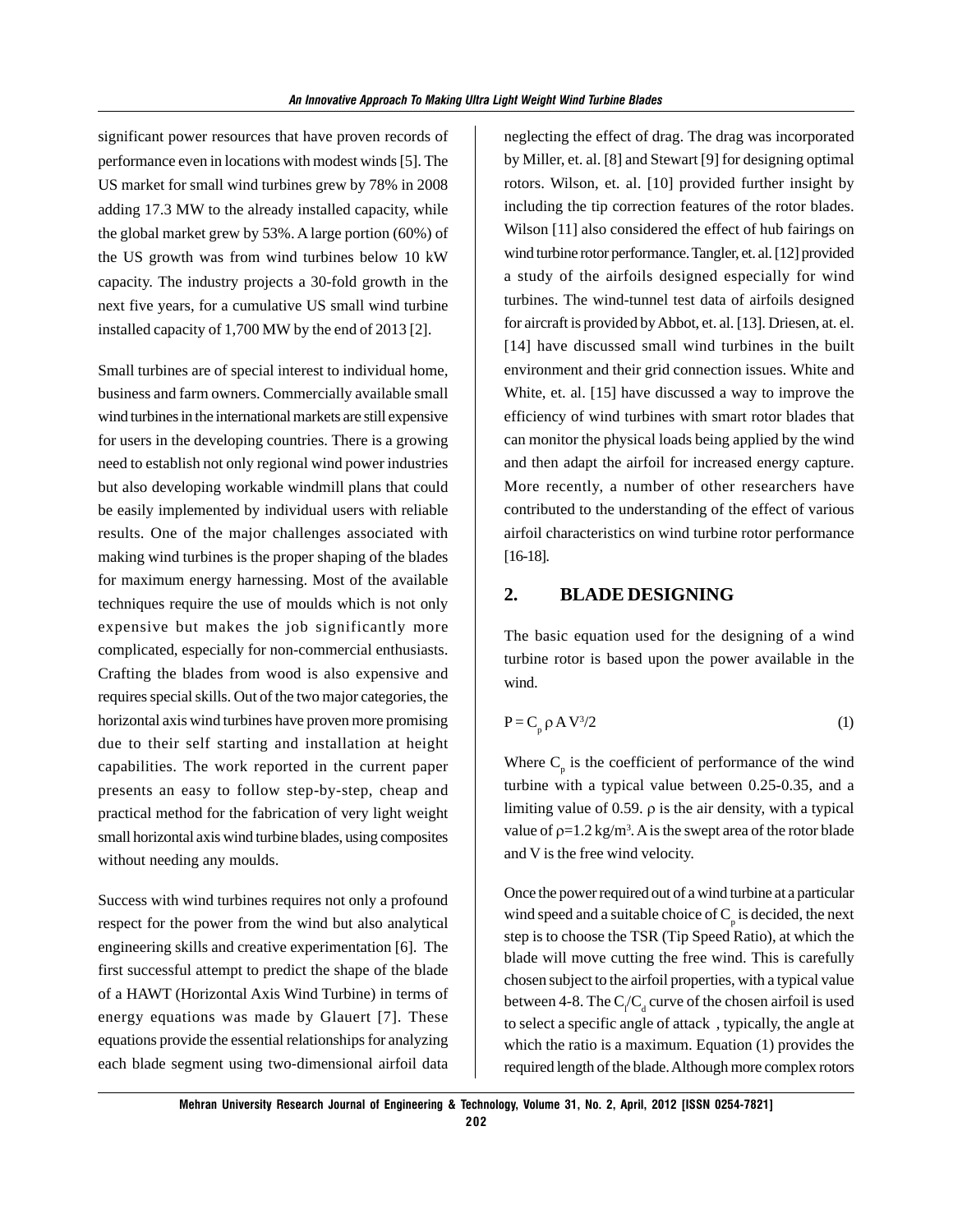consist of a number of different airfoil types, which attempt to acquire a large value of  $C_{\text{max}}$  near the root and small  $C<sub>lmax</sub>$  near the tip which reduces the tendency to overpower the generator in high winds [8], it may be advisable to go with a single airfoil type in order to keep the fabrication simple.

Out of the more than a dozen theories studied for blade designing, the Linearized Tip Correction Theory, as presented by Vries [19] is chosen as most suitable for the current application, due to its relative ease of application and results very close to those of more complex ones. The theory is summarized by the following set of equations:

$$
F = (2/\pi) \cos^{-1} [\exp\{(-B/2)((R_{o} - r)/r \sin\theta)\}]
$$
 (2)

$$
C_p = 8 \int_{x_{hub}}^{\lambda} F \sin^2 \theta \left( \cos \theta - X \sin \theta \right) \left( \sin \theta + X \cos \theta \right) \left[ 1 - \frac{C_d}{C_1} \cot \theta \right] X^2 \frac{dX}{\lambda^2} \tag{3}
$$
  

$$
\theta_{opt} = MAX \left[ F \sin^2 \theta \left( \cos \theta - X \sin \theta \right) \left( \sin \theta + X \cos \theta \right) \left\{ 1 - \frac{C_d}{C_1} \cot \theta \right\} \right] \tag{4}
$$

where  $\lambda$ ,X, and  $C_d/C_1$  are held constant in the maximization process

$$
\left(c\frac{c_1}{R_o}\right)_{opt} = \left[\left(\frac{8\pi}{B}\right)\left(\frac{r}{R_o}\right)F\sin\theta\left(\cos\theta - X\sin\theta\right)/\left(\sin\theta + X\cos\theta\right)\right]_{\theta = \theta opt} (5)
$$

wherein Equations  $(2-5)$ , F is the tip correction factor, r is the current span-wise position of the blade,  $R_{\circ}$  is maximum length of the blade, B is the number of blades chosen,  $\theta$  is the angle between the blade chord and the plane of rotation of the blade,  $\lambda$  is the TSR chosen,  $X_{\text{hub}}$  is tip speed at the point of root cut, and  $X=r \lambda/R_0$  is the local value of the TSR.  $C_1$  is the coefficient of lift at the chosen angle of attack, and c is the cord length at span-wise position r of the blade.

A computer program in FORTRAN to predict the shape of the blade, based upon the above set of equations is included in Appendix-A. The program utilizes an iterative approach for each span-wise position along the blade length, starting from  $r=0.2R$ <sub>o</sub>, at which position the root is

cut to avoid excessive twist and high cord values. At each selected value of r, Equation (4) is maximized for the entire range of possible values of θ. The optimized value  $θ_{\text{opt}}$  is used in Equation (5) to find the optimum chord length c, and in Equation (3) to integrate to the power coefficient C<sub>p</sub>. Results of a run, for input values  $\lambda = 5$ , R<sub>o</sub> = 1.86 meters and  $\alpha$ =8 degrees are presented in Table 1 at 4 inches spanwise distances, for  $C_d$ ,  $C_1$  data of NACA 4415 airfoil [20]. Figs. 1-2 show respectively, the basic shapes of NACA 4415 and Flat Airfoils. Angle of twist is obtained by subtracting from opt in each case. Optimized blade shape is plotted in Fig. 3 as predicted by the computer program based upon the above equations. The blade length is deducted for a 8m/s wind speed rating and  $C_{p}$ =0.3 assumption. Figs. 4-5 provide the coefficient of lift and coefficient of drag data respectively, of the NACA 4415 airfoil.

# **3. BLADE FABRICATION**

The method described in this section has been successfully used to translate the designed parameters into a 3 feet long blade, for a 250 watt wind turbine at 8 m/ s wind speed. Blade section parameters are listed in Table 1. The whole blade length is divided into 15 sections, 0.05 meters apart. The first section starts at 20% distance from the root to avoid large twist of the blade in that region. The corresponding cord length is 17.2cm, while near the tip (last section) chord length is 3.6cm. The step-by-step procedure is described as:

- (i) Three pieces of galvanized iron sheet (22 gauge) are cut 73.8cm long each, such that each piece is 3.1cm wide on one side and is 16.7cm on the other as shown in Fig. 6, leaving a 5mm space along the length for fiberglass extension.
- (ii) A 73.8cm long and 2 inches diameter aluminum pipe is cut into four identical pieces along the length, such that arc wise each piece is symmetrically 25mm on one side and 55mm on the other as shown in Fig. 7.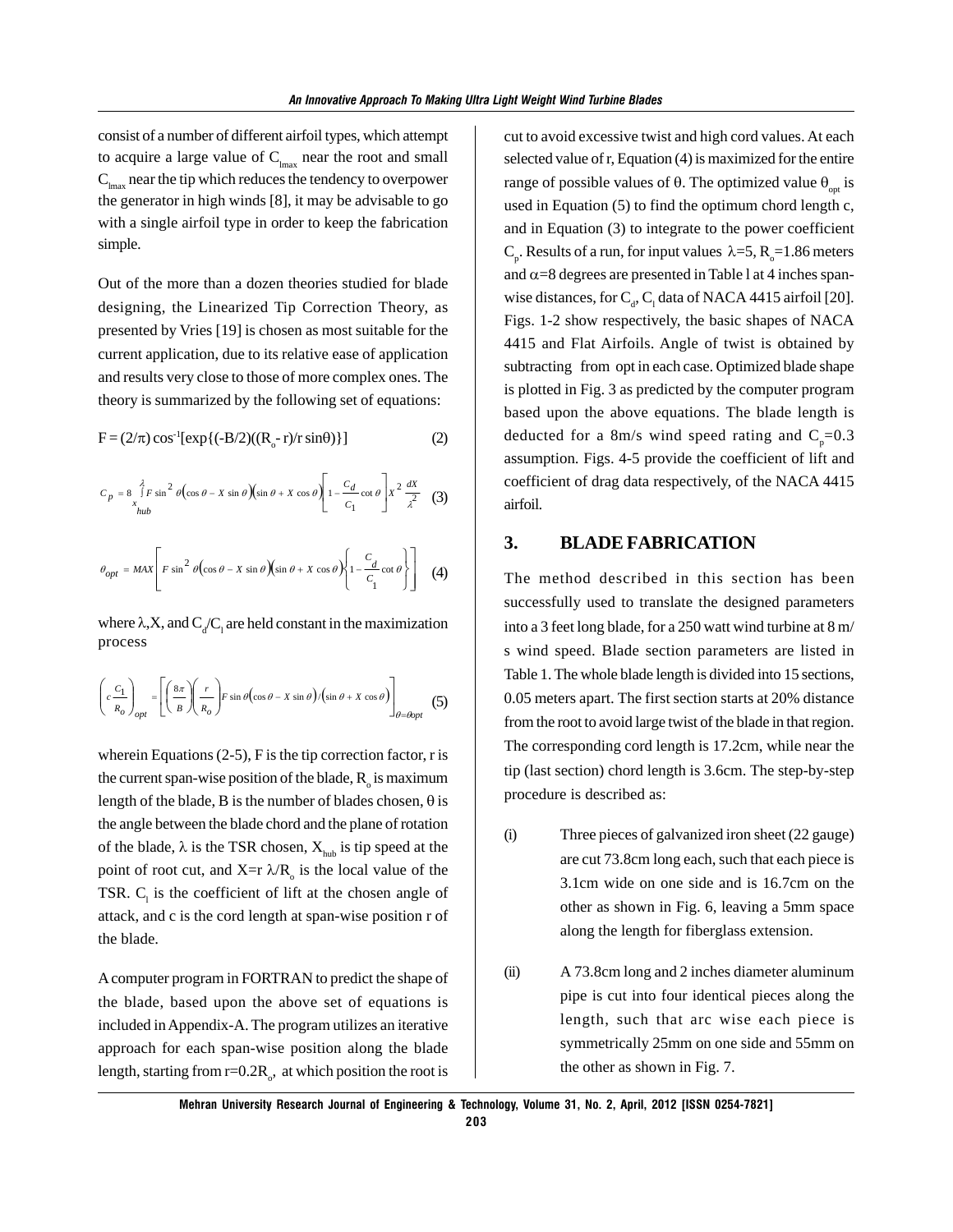

FIG. 3. OPTIMAL SHAPE OF A BLADE WITH TIP CORRECTION FEATURES AS OBTAINED THROUGH THE PROGRAM RUN



FIG. 4. COEFFICIENT OF LIFT FOR NACA 4415 VERSUS ANGLE OF ATTACK

Mehran University Research Journal of Engineering & Technology, Volume 31, No. 2, April, 2012 [ISSN 0254-7821] 204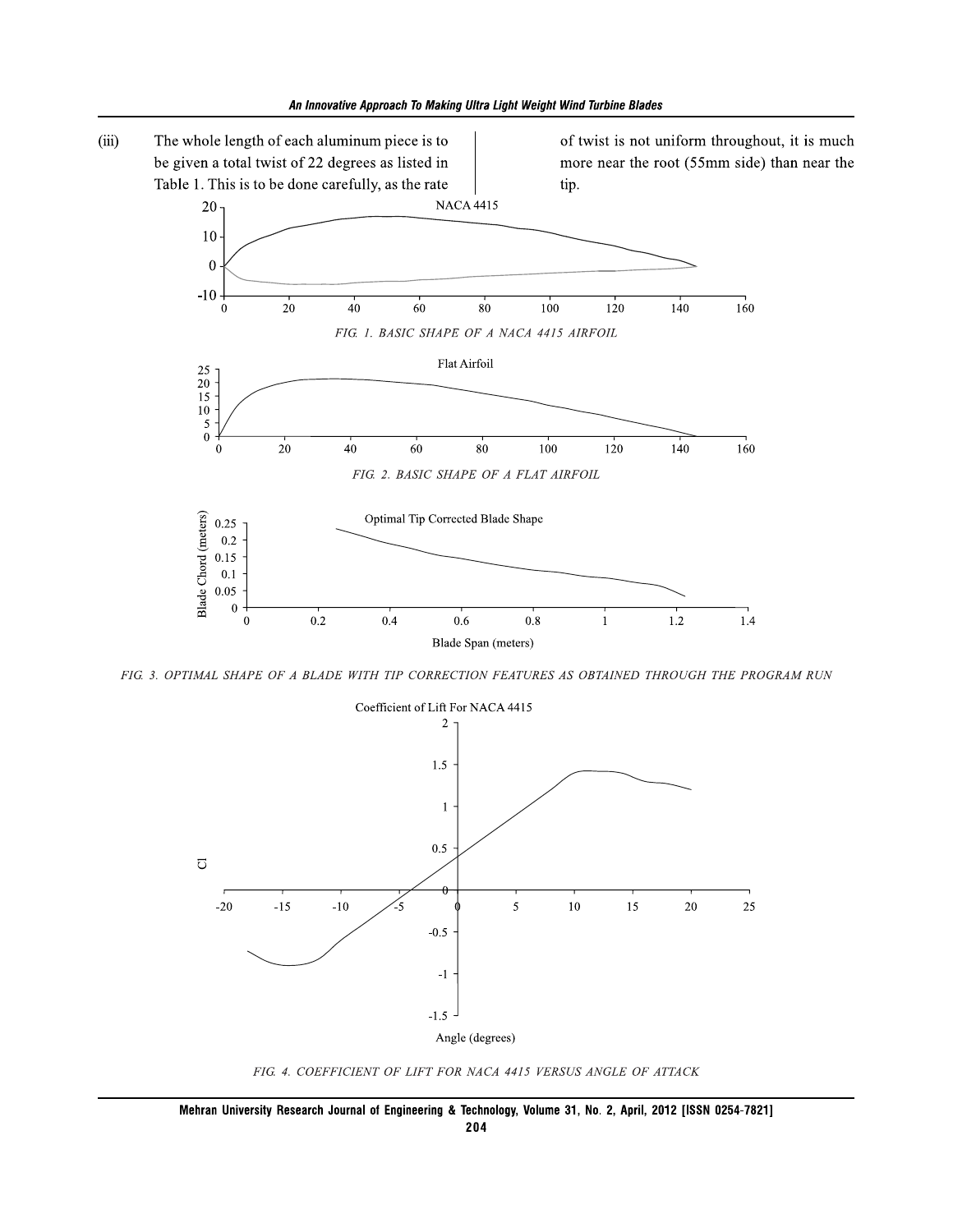(iv) According to the NACA 4415 profile, the maximum thickness of the airfoil occurs at 40% distance from the leading edge. The side of the 73.8cm long galvanized iron sheet having right angles at both the ends is to make the leading edge of the blade. Now the twisted piece of the



 **TABLE 1. BLADE DESIGN PARAMETERS AS PREDICTED BY THE LINEARIZED TIP CORRECTION THEORY, FOR 250 AND** 500 WATT HAWT, BASED UPON NACA 4415 AIRFOIL, AT A=8,  $C_p/C_r=0.01$ , YIELDING  $C_p=0.47$ .APPENDIX-A

|                         | 500<br>Watt                    | 250<br>Watt                    | Both                                | Both                          | 500<br>Watt                | 250<br>Watt                | Both                    |
|-------------------------|--------------------------------|--------------------------------|-------------------------------------|-------------------------------|----------------------------|----------------------------|-------------------------|
| Blade<br>Section<br>No. | Radial<br>Position<br>(meters) | Radial<br>Position<br>(meters) | Twist<br>$(q_{opt}-a)$<br>(Degrees) | (c $C_l/R_o$ ) <sub>opt</sub> | Cord<br>Length<br>(meters) | Cord<br>Length<br>(meters) | Tip<br>Correc<br>Factor |
| 1.                      | 0.249                          | 0.185                          | 22.0                                | 0.224                         | 0.233                      | 0.172                      | 1.000                   |
| 2.                      | 0.319                          | 0.235                          | 17.5                                | 0.205                         | 0.212                      | 0.158                      | 1.000                   |
| 3.                      | 0.388                          | 0.285                          | 14.0                                | 0.184                         | 0.191                      | 0.144                      | 1.000                   |
| 4.                      | 0.458                          | 0.335                          | 11.0                                | 0.169                         | 0.175                      | 0.130                      | 1.000                   |
| 5.                      | 0.528                          | 0.385                          | 9.0                                 | 0.151                         | 0.156                      | 0.118                      | 0.999                   |
| 6.                      | 0.597                          | 0.435                          | 7.0                                 | 0.139                         | 0.145                      | 0.108                      | 0.999                   |
| 7.                      | 0.667                          | 0.485                          | 5.5                                 | 0.128                         | 0.132                      | 0.098                      | 0.998                   |
| 8.                      | 0.737                          | 0.535                          | 4.5                                 | 0.116                         | 0.120                      | 0.090                      | 0.995                   |
| 9.                      | 0.806                          | 0.585                          | 3.5                                 | 0.106                         | 0.110                      | 0.084                      | 0.989                   |
| 10.                     | 0.876                          | 0.635                          | 2.5                                 | 0.099                         | 0.103                      | 0.077                      | 0.980                   |
| 11.                     | 0.946                          | 0.685                          | 2.0                                 | 0.088                         | 0.092                      | 0.072                      | 0.959                   |
| 12.                     | 1.015                          | 0.735                          | 1.0                                 | 0.083                         | 0.086                      | 0.066                      | 0.928                   |
| 13.                     | 1.0854                         | 0.785                          | 0.5                                 | 0.072                         | 0.074                      | 0.059                      | 0.857                   |
| 14.                     | 1.155                          | 0.835                          | $-0.5$                              | 0.061                         | 0.063                      | 0.050                      | 0.735                   |
| 15.                     | 1.224                          | 0.885                          | $-0.1$                              | 0.032                         | 0.043                      | 0.036                      | 0.403                   |

**Mehran University Research Journal of Engineering & Technology, Volume 31, No. 2, April, 2012 [ISSN 0254-7821]**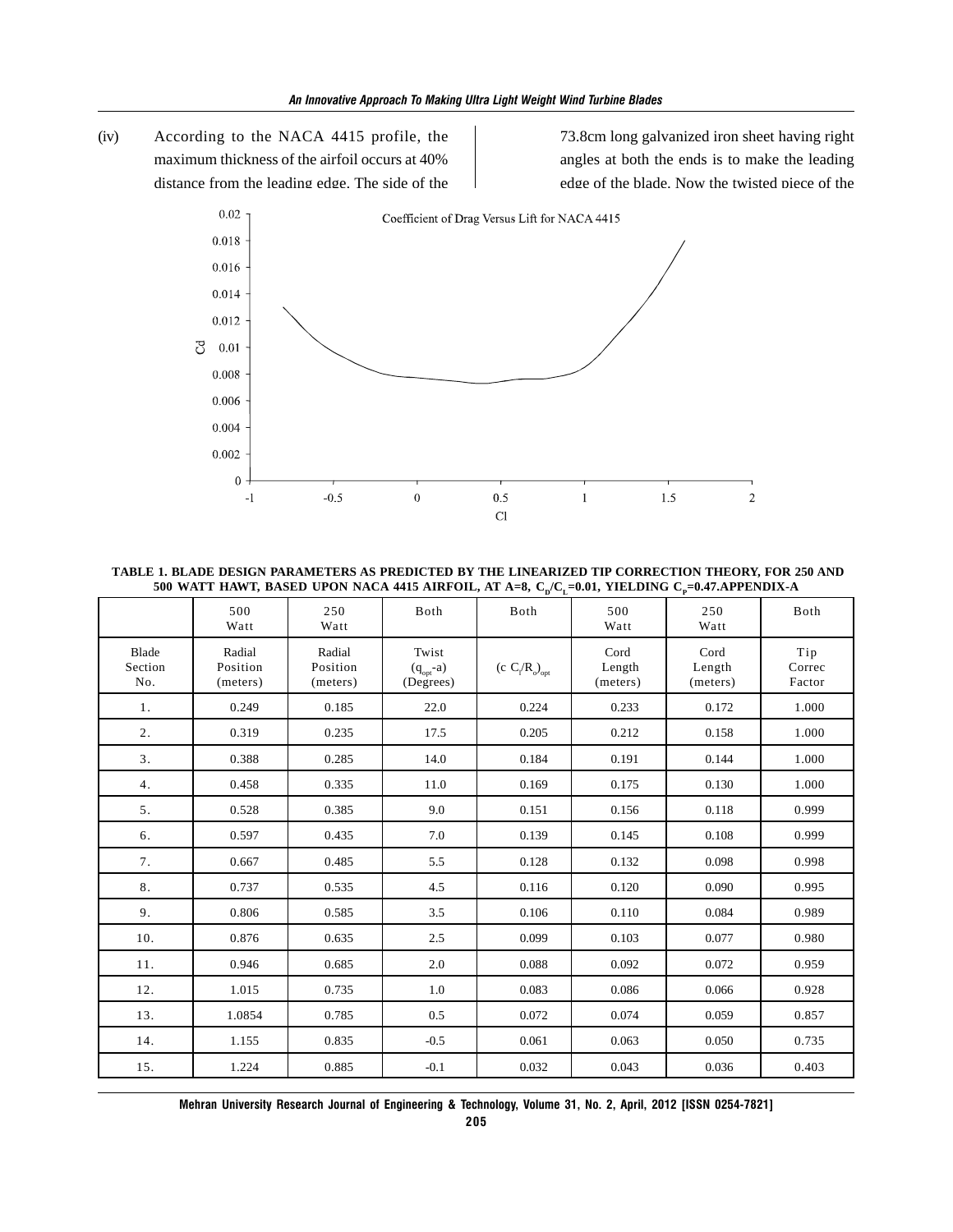aluminum pipe is placed over this sheet such that the distance of the central line of the piece is 14.4mm from the leading edge on one end and 70mm on the other. The position of the aluminum piece is marked on the sheet drawing straight lines.

- (v) Now 0.5mm holes are drilled on both sides along the length of these lines, as well as along the length of the aluminum piece, at 10mm intervals.
- (vi) In the next stage, fishing cord is used to stitch the aluminum piece with the galvanized iron sheet. The galvanized sheet will thus acquire the desired

twist and the aluminum pipe will give it not only bending strength, but also determine the shape of the desired airfoil (NACA 4415 in this case).

- (vii) Now a piece of seven inches long 12mm diameter stainless steel pipe is inserted up to 2 inches, between the wider ends of the sheet and the aluminum pipe. Three holes are drilled from the top and riveted as shown in Fig. 8.
- (viii) Now 25cm wide each, pieces of three cardboards are glued around the sheet, one after the other to impart the whole blade an airfoil shape. This is dried and then cut along the trailing edge of the blade.

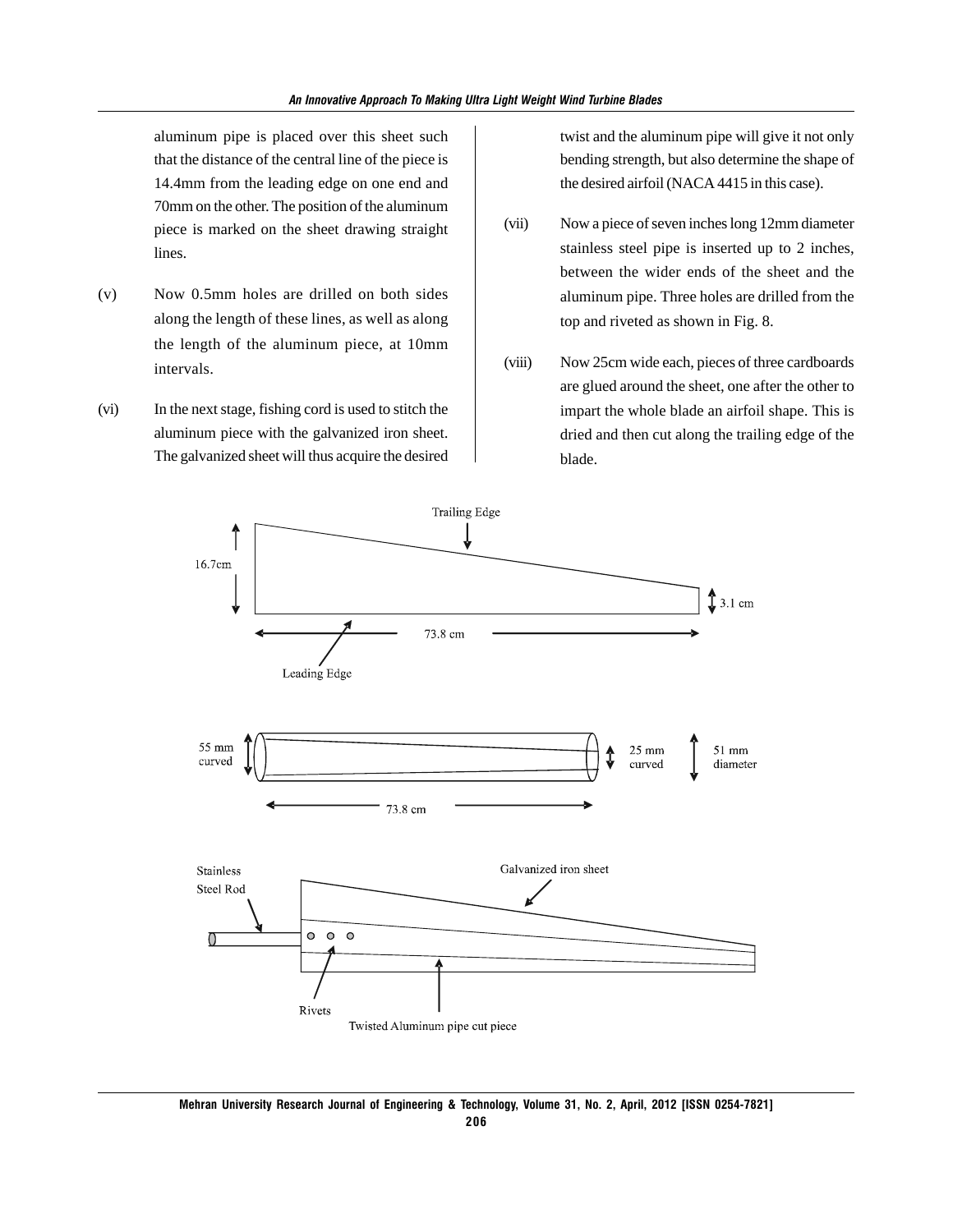- (ix) Finally, two to three layers of fiberglass are applied onto this surface. Sandpaper is applied to smooth the surface, which is then polished and painted.
- (x) After preparing all the three blades this way, a 50mm thick piece of wood is cut into a circular shape with 150mm diameter. Three holes, 120 degrees apart and 12mm diameter are drilled up to 50mm depth on to the periphery of this disc in the radial direction.
- (xi) The root rods of the blades are inserted into the above holes. Care is to be exercised that the tips of all the three blades are held parallel to the plane of rotation of the rotor. Now the drill is applied from the top of the wooden disc, making holes through the stainless steel rods and then screws are inserted so that each blade gets tightly fixed at its position.
- (xii) The next stage is to balance the rotor. This can be achieved by drilling a small hole in the center of the wooden disc, and then horizontally suspending the whole rotor using a rope passing through this hole. If the rotor shows any trend of tilting on any one side, counter weights (usually made out of 5mm diameter cylindrical lead shots or iron pieces) are placed on the opposite side of the wooden disc, until the tips of all the three blades acquire same distance from the ground - meaning that the whole rotor becomes perfectly horizontal as shown in Fig. 9.
- (xiii) The lead shots are then hammered into the wooden disc at their respective positions after drilling tight holes at the spots. The rotor is now ready for mounting onto a hub or nacelle of the wind turbine (Fig. 10).

#### **4. CONCLUSIONS**

A simple to follow and inexpensive step by step approach for the designing and fabrication of ultra light weight blades for small HAWT is presented in this paper. The designing is based upon linearized tip correction





**Mehran University Research Journal of Engineering & Technology, Volume 31, No. 2, April, 2012 [ISSN 0254-7821] 207**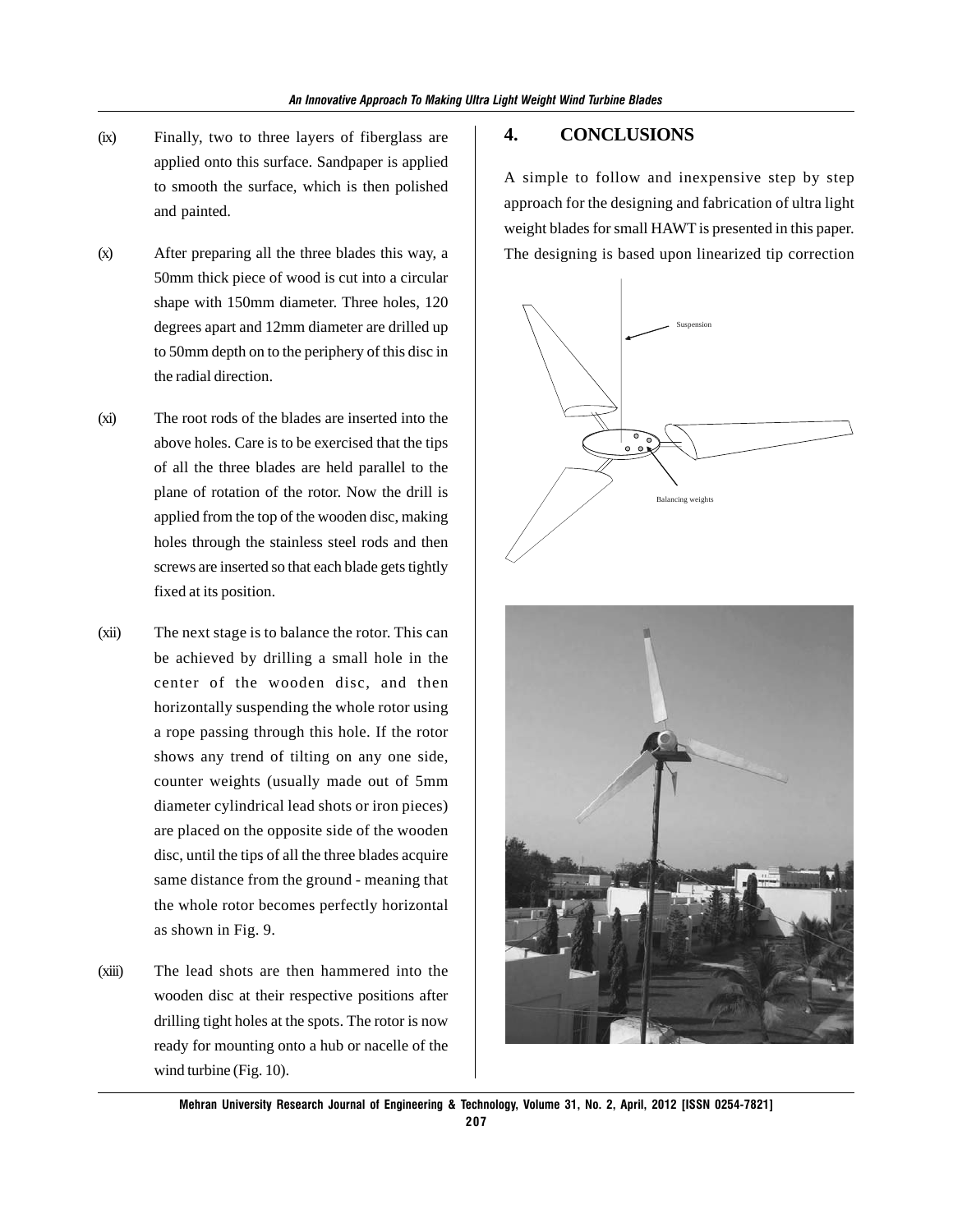theory, which is translated into a FORTRAN program. The program requires the blade length, tip speed ratio, number of blades and the  $C_d$  and  $C_l$  data of the respective airfoil as the input parameters, and gives the local twist angle and cord length at different span-wise sections as the output. Program inputs and outputs for a 250 watt and a 500 watt wind turbine are tabulated. A mouldfree method is proposed for translating the design into actual product. The method is most suitable for individual wind turbine makers. The raw materials to be used are galvanized iron sheet, aluminum pipe, fishing cord, cardboard, stainless steel pipe, fiberglass and wood. The method has been practically applied at the Pakistan Navy Engineering College, Karachi, for the fabrication of wind turbines. For the 250 watt wind turbine, six feet diameter three bladed rotor with wooden

| PROGRAM TO DETERMINE THE TWIST & TAPER OF H-AXIS WIND TURBINES *<br>SUHAIL ZAKI FAROOQUI-JUNE, 2009<br>PROGRAM BLADE<br>LINEARIZED TIP CORRECTION THEORY<br><b>LENGTH</b><br>$=$ BLADE LENGTH<br><b>SUBROUTINE TIPCOR</b><br><b>NUMBER</b><br>$=$ NUMBER OF BLADES IN THE ROTOR<br>COMMON /VARIALS/CD,CL,LENGTH,VELCTY,FIND,PFIND,TSR,PI,ALPHA,NUMBER<br><b>RAD</b><br>$=$ CURRENT WORKING RADIUS<br>REAL CD(-12:12), CL(-12:12), LENGTH, VELCTY, FIND, PFIND, TSR, PI<br>CORD<br>$=$ CORD LENGTH AT THE GIVEN RAD<br><b>INTEGER ALPHA, NUMBER</b><br><b>FIND</b><br>$=$ INDUCTION FACTOR IN THE WIND DIRECTION<br>WRITE(*,*)" PROVIDE THE CHOSEN CI, Cd/CI RATIO AND STEP SIZE"<br><b>PFIND</b><br>$=$ INDUCTION FACTOR PERPENDICULAR TO THE WIND DIRECTION<br>READ(*,*)CLIFT, CDCL, DELTA<br>PHI<br>$=$ ANGLE OF RELATIVE WIND W.R.T. PLANE OF ROTATION<br>WRITE $(21,^*)$<br>THETA<br>$=$ ANGLE OF THE CHORD W.R.T. PLANE OF ROTATION<br>WRITE(21,8)CLIFT,CDCL,DELTA<br><b>ALPHA</b><br>$=$ ANGLE OF RELATIVE WIND W.R.T. CHORD<br>$\text{FORMAT}(2\text{X}, \text{"CLIFT} = \text{"F5.3}, \text{"Cd/Cl} = \text{"F5.3}, \text{"STEP SIZE} = \text{"F5.3,} \text{/ WRITE}(21,9)$<br>8<br>TSR<br>$=$ TIP SPEED RATIO<br>FORMAT(5X,'LINEARIZED TIP CORRECTION THEORY' /) WRITE(21,10)<br>9<br>TSR <sub>2</sub><br>$= 2ND$ TIP SPEED RATIO FOR TWO POINT OPTIMIZATION<br>10<br>FORMAT(3X,'RADIUS',4X,'TWIST',5X,'CCl/Ro',3X,'CORD',3X,'TIPFAC')<br><b>VELCTY</b><br>$=$ VELOCITY OF THE WIND<br>WRITE(21,11)<br>CL<br>$=$ COEFFICIENT OF LIFT<br>FORMAT(3X,'----',4X,'----',5X,'-----',2X,'-----',2X,'-----')<br>11<br>CD<br>$=$ COEFFICIENT OF DRAG<br>$DO 90 RAD = 0.2*LENGTH, LENGTH, DELTA$<br><b>SOLID</b><br>$=$ SOLIDITY RATIO OF THE TURBINE<br><b>TEMPO</b><br>$= 0.$<br><b>COFPR</b><br>$= 0.$<br>COMMON/VARIALS/CD,CL,LENGTH,VELCTY,FIND,PFIND,TSR,PI,ALPHA,NUMBER<br>TSRL<br>$=$ RAD * TSR / LENGTH<br>REAL CD(-12:12), CL(-12:12), LENGTH, VELCTY, FIND, PFIND, TSR,<br>PI<br>$\mathbf{1}$<br>$DO 80$ THETA = 1500.5<br><b>INTEGER ALPHA, NUMBER</b><br>THET<br>$=$ THETA $*$ PI / 180<br><b>RATIO</b><br>$=$ (LENGTH - RAD)/(RAD*SIN(THET))<br>$= 2./ PI * ACOS(EXP(-NUMBER*RATIO/2.))$<br>TIPFAC<br>WRITE(*,*)'ENTER BLADE LENGTH AND WIND VELOCITY'<br>$=$ TIPFAC * (SIN(THET))**2*(COS(THET)-TSRL*SIN(THET))<br><b>OPTANG</b><br>READ(*,*)LENGTH,VELCTY<br>$=$ OPTANG $*$ (SIN(THET) + TSRL $*$ COS(THET))<br><b>OPTANG</b><br>WRITE(*,*)'ENTER THE TWO INDUCTION FACTORS'<br><b>OPTANG</b><br>$=$ OPTANG $*(1.-$ CDCL $*$ COS(THET)/SIN(THET))<br>READ(*,*)FIND,PFIND<br>IF(OPTANG.GT.TEMPO)THEN<br>WRITE(*,*)'ENTER THE TIP SPEED RATIO AND NUMBER OF BLADES'<br><b>TEMPO</b><br>$=$ OPTANG<br>READ(*,*)TSR,NUMBER<br><b>ANGMX</b><br>$=$ THET<br><b>COFPR</b><br>$=$ TEMPO $*$ TSRL $*$ $*$ 2<br>WRITE(*,*)'ENTER THE REQUIRED ANGLE OF ATTACK'<br><b>ENDIF</b><br>READ(*,*)ALPHA<br>80<br><b>CONTINUE</b><br>$OPEN(UNIT = 20, FILE = 'NACA4415', STATUS = 'OLD')$<br>RATIO<br>$=$ (LENGTH - RAD)/(RAD*SIN(ANGMX))<br>$OPEN(UNIT = 21, FILE = 'BLADE', STATUS = 'OLD')$<br>$= 2./ PI * ACOS(EXP(-NUMBER*RATIO/2.))$<br>TIPFAC<br>$PI = 3.141592654$<br><b>COORD</b><br>$= (COS(ANGMX)$ -TSRL*SIN(ANGMX)) (SIN(ANGMX) + TSRL*COS(ANGMX))<br>$=$ COORD * TIPFAC * SIN(ANGMX) * RAD/LENGTH * 8. * PI/NUMBER<br><b>COORD</b><br>$WRITE(21,13)$ $FIND = 'FIND'$ $PFIND = 'PFIND$<br>CORD<br>$=$ COORD $*$ LENGTH / CLIFT<br>$WRITE(21,13)'LENGTH = 'LENGTH' VELCTY = 'VELCTY$<br>ANGMX<br>$= ANGMX * 180. / PI - ALPHA$<br>$WRITE(21,14)^\prime ALPHA = \prime ALPHA$ , $TSR = \prime TSR$<br><b>COFPER</b><br>$=$ COFPER $+$ COFPR $*$ DELTA $*$ TSRL/RAD<br>WRITE(21,12)'RADIUS','PHI ','THETA ','CORD ','FIND ',' PFIND'<br>WRITE(21,91)RAD,ANGMX,COORD,CORD,TIPFAC<br>WRITE(21,12)'-----','---','----','----','----',' -----'<br>90<br><b>CONTINUE</b><br>12<br>FORMAT(4(2X,A7),2(2X,A9))<br><b>COFPER</b><br>$=$ COFPER $*8.7$ TSR $*2$<br>13<br>FORMAT(2(2X,A10,2X,F6.3))<br>WRITE $(21,^*)$ | <b>APPENDIX-A</b>                         |  |  |  |  |  |  |  |
|-------------------------------------------------------------------------------------------------------------------------------------------------------------------------------------------------------------------------------------------------------------------------------------------------------------------------------------------------------------------------------------------------------------------------------------------------------------------------------------------------------------------------------------------------------------------------------------------------------------------------------------------------------------------------------------------------------------------------------------------------------------------------------------------------------------------------------------------------------------------------------------------------------------------------------------------------------------------------------------------------------------------------------------------------------------------------------------------------------------------------------------------------------------------------------------------------------------------------------------------------------------------------------------------------------------------------------------------------------------------------------------------------------------------------------------------------------------------------------------------------------------------------------------------------------------------------------------------------------------------------------------------------------------------------------------------------------------------------------------------------------------------------------------------------------------------------------------------------------------------------------------------------------------------------------------------------------------------------------------------------------------------------------------------------------------------------------------------------------------------------------------------------------------------------------------------------------------------------------------------------------------------------------------------------------------------------------------------------------------------------------------------------------------------------------------------------------------------------------------------------------------------------------------------------------------------------------------------------------------------------------------------------------------------------------------------------------------------------------------------------------------------------------------------------------------------------------------------------------------------------------------------------------------------------------------------------------------------------------------------------------------------------------------------------------------------------------------------------------------------------------------------------------------------------------------------------------------------------------------------------------------------------------------------------------------------------------------------------------------------------------------------------------------------------------------------------------------------------------------------------------------------------------------------------------------------------------------------------------------------------------------------------------------------------------------------------------------------------------------------------------------------------------------------------------------------------------------------------------------------------------------------------------------------------------------------------------------------------------------------------------------------|-------------------------------------------|--|--|--|--|--|--|--|
|                                                                                                                                                                                                                                                                                                                                                                                                                                                                                                                                                                                                                                                                                                                                                                                                                                                                                                                                                                                                                                                                                                                                                                                                                                                                                                                                                                                                                                                                                                                                                                                                                                                                                                                                                                                                                                                                                                                                                                                                                                                                                                                                                                                                                                                                                                                                                                                                                                                                                                                                                                                                                                                                                                                                                                                                                                                                                                                                                                                                                                                                                                                                                                                                                                                                                                                                                                                                                                                                                                                                                                                                                                                                                                                                                                                                                                                                                                                                                                                                                   |                                           |  |  |  |  |  |  |  |
|                                                                                                                                                                                                                                                                                                                                                                                                                                                                                                                                                                                                                                                                                                                                                                                                                                                                                                                                                                                                                                                                                                                                                                                                                                                                                                                                                                                                                                                                                                                                                                                                                                                                                                                                                                                                                                                                                                                                                                                                                                                                                                                                                                                                                                                                                                                                                                                                                                                                                                                                                                                                                                                                                                                                                                                                                                                                                                                                                                                                                                                                                                                                                                                                                                                                                                                                                                                                                                                                                                                                                                                                                                                                                                                                                                                                                                                                                                                                                                                                                   |                                           |  |  |  |  |  |  |  |
|                                                                                                                                                                                                                                                                                                                                                                                                                                                                                                                                                                                                                                                                                                                                                                                                                                                                                                                                                                                                                                                                                                                                                                                                                                                                                                                                                                                                                                                                                                                                                                                                                                                                                                                                                                                                                                                                                                                                                                                                                                                                                                                                                                                                                                                                                                                                                                                                                                                                                                                                                                                                                                                                                                                                                                                                                                                                                                                                                                                                                                                                                                                                                                                                                                                                                                                                                                                                                                                                                                                                                                                                                                                                                                                                                                                                                                                                                                                                                                                                                   |                                           |  |  |  |  |  |  |  |
|                                                                                                                                                                                                                                                                                                                                                                                                                                                                                                                                                                                                                                                                                                                                                                                                                                                                                                                                                                                                                                                                                                                                                                                                                                                                                                                                                                                                                                                                                                                                                                                                                                                                                                                                                                                                                                                                                                                                                                                                                                                                                                                                                                                                                                                                                                                                                                                                                                                                                                                                                                                                                                                                                                                                                                                                                                                                                                                                                                                                                                                                                                                                                                                                                                                                                                                                                                                                                                                                                                                                                                                                                                                                                                                                                                                                                                                                                                                                                                                                                   |                                           |  |  |  |  |  |  |  |
|                                                                                                                                                                                                                                                                                                                                                                                                                                                                                                                                                                                                                                                                                                                                                                                                                                                                                                                                                                                                                                                                                                                                                                                                                                                                                                                                                                                                                                                                                                                                                                                                                                                                                                                                                                                                                                                                                                                                                                                                                                                                                                                                                                                                                                                                                                                                                                                                                                                                                                                                                                                                                                                                                                                                                                                                                                                                                                                                                                                                                                                                                                                                                                                                                                                                                                                                                                                                                                                                                                                                                                                                                                                                                                                                                                                                                                                                                                                                                                                                                   |                                           |  |  |  |  |  |  |  |
|                                                                                                                                                                                                                                                                                                                                                                                                                                                                                                                                                                                                                                                                                                                                                                                                                                                                                                                                                                                                                                                                                                                                                                                                                                                                                                                                                                                                                                                                                                                                                                                                                                                                                                                                                                                                                                                                                                                                                                                                                                                                                                                                                                                                                                                                                                                                                                                                                                                                                                                                                                                                                                                                                                                                                                                                                                                                                                                                                                                                                                                                                                                                                                                                                                                                                                                                                                                                                                                                                                                                                                                                                                                                                                                                                                                                                                                                                                                                                                                                                   |                                           |  |  |  |  |  |  |  |
|                                                                                                                                                                                                                                                                                                                                                                                                                                                                                                                                                                                                                                                                                                                                                                                                                                                                                                                                                                                                                                                                                                                                                                                                                                                                                                                                                                                                                                                                                                                                                                                                                                                                                                                                                                                                                                                                                                                                                                                                                                                                                                                                                                                                                                                                                                                                                                                                                                                                                                                                                                                                                                                                                                                                                                                                                                                                                                                                                                                                                                                                                                                                                                                                                                                                                                                                                                                                                                                                                                                                                                                                                                                                                                                                                                                                                                                                                                                                                                                                                   |                                           |  |  |  |  |  |  |  |
|                                                                                                                                                                                                                                                                                                                                                                                                                                                                                                                                                                                                                                                                                                                                                                                                                                                                                                                                                                                                                                                                                                                                                                                                                                                                                                                                                                                                                                                                                                                                                                                                                                                                                                                                                                                                                                                                                                                                                                                                                                                                                                                                                                                                                                                                                                                                                                                                                                                                                                                                                                                                                                                                                                                                                                                                                                                                                                                                                                                                                                                                                                                                                                                                                                                                                                                                                                                                                                                                                                                                                                                                                                                                                                                                                                                                                                                                                                                                                                                                                   |                                           |  |  |  |  |  |  |  |
|                                                                                                                                                                                                                                                                                                                                                                                                                                                                                                                                                                                                                                                                                                                                                                                                                                                                                                                                                                                                                                                                                                                                                                                                                                                                                                                                                                                                                                                                                                                                                                                                                                                                                                                                                                                                                                                                                                                                                                                                                                                                                                                                                                                                                                                                                                                                                                                                                                                                                                                                                                                                                                                                                                                                                                                                                                                                                                                                                                                                                                                                                                                                                                                                                                                                                                                                                                                                                                                                                                                                                                                                                                                                                                                                                                                                                                                                                                                                                                                                                   |                                           |  |  |  |  |  |  |  |
|                                                                                                                                                                                                                                                                                                                                                                                                                                                                                                                                                                                                                                                                                                                                                                                                                                                                                                                                                                                                                                                                                                                                                                                                                                                                                                                                                                                                                                                                                                                                                                                                                                                                                                                                                                                                                                                                                                                                                                                                                                                                                                                                                                                                                                                                                                                                                                                                                                                                                                                                                                                                                                                                                                                                                                                                                                                                                                                                                                                                                                                                                                                                                                                                                                                                                                                                                                                                                                                                                                                                                                                                                                                                                                                                                                                                                                                                                                                                                                                                                   |                                           |  |  |  |  |  |  |  |
|                                                                                                                                                                                                                                                                                                                                                                                                                                                                                                                                                                                                                                                                                                                                                                                                                                                                                                                                                                                                                                                                                                                                                                                                                                                                                                                                                                                                                                                                                                                                                                                                                                                                                                                                                                                                                                                                                                                                                                                                                                                                                                                                                                                                                                                                                                                                                                                                                                                                                                                                                                                                                                                                                                                                                                                                                                                                                                                                                                                                                                                                                                                                                                                                                                                                                                                                                                                                                                                                                                                                                                                                                                                                                                                                                                                                                                                                                                                                                                                                                   |                                           |  |  |  |  |  |  |  |
|                                                                                                                                                                                                                                                                                                                                                                                                                                                                                                                                                                                                                                                                                                                                                                                                                                                                                                                                                                                                                                                                                                                                                                                                                                                                                                                                                                                                                                                                                                                                                                                                                                                                                                                                                                                                                                                                                                                                                                                                                                                                                                                                                                                                                                                                                                                                                                                                                                                                                                                                                                                                                                                                                                                                                                                                                                                                                                                                                                                                                                                                                                                                                                                                                                                                                                                                                                                                                                                                                                                                                                                                                                                                                                                                                                                                                                                                                                                                                                                                                   |                                           |  |  |  |  |  |  |  |
|                                                                                                                                                                                                                                                                                                                                                                                                                                                                                                                                                                                                                                                                                                                                                                                                                                                                                                                                                                                                                                                                                                                                                                                                                                                                                                                                                                                                                                                                                                                                                                                                                                                                                                                                                                                                                                                                                                                                                                                                                                                                                                                                                                                                                                                                                                                                                                                                                                                                                                                                                                                                                                                                                                                                                                                                                                                                                                                                                                                                                                                                                                                                                                                                                                                                                                                                                                                                                                                                                                                                                                                                                                                                                                                                                                                                                                                                                                                                                                                                                   |                                           |  |  |  |  |  |  |  |
|                                                                                                                                                                                                                                                                                                                                                                                                                                                                                                                                                                                                                                                                                                                                                                                                                                                                                                                                                                                                                                                                                                                                                                                                                                                                                                                                                                                                                                                                                                                                                                                                                                                                                                                                                                                                                                                                                                                                                                                                                                                                                                                                                                                                                                                                                                                                                                                                                                                                                                                                                                                                                                                                                                                                                                                                                                                                                                                                                                                                                                                                                                                                                                                                                                                                                                                                                                                                                                                                                                                                                                                                                                                                                                                                                                                                                                                                                                                                                                                                                   |                                           |  |  |  |  |  |  |  |
|                                                                                                                                                                                                                                                                                                                                                                                                                                                                                                                                                                                                                                                                                                                                                                                                                                                                                                                                                                                                                                                                                                                                                                                                                                                                                                                                                                                                                                                                                                                                                                                                                                                                                                                                                                                                                                                                                                                                                                                                                                                                                                                                                                                                                                                                                                                                                                                                                                                                                                                                                                                                                                                                                                                                                                                                                                                                                                                                                                                                                                                                                                                                                                                                                                                                                                                                                                                                                                                                                                                                                                                                                                                                                                                                                                                                                                                                                                                                                                                                                   |                                           |  |  |  |  |  |  |  |
|                                                                                                                                                                                                                                                                                                                                                                                                                                                                                                                                                                                                                                                                                                                                                                                                                                                                                                                                                                                                                                                                                                                                                                                                                                                                                                                                                                                                                                                                                                                                                                                                                                                                                                                                                                                                                                                                                                                                                                                                                                                                                                                                                                                                                                                                                                                                                                                                                                                                                                                                                                                                                                                                                                                                                                                                                                                                                                                                                                                                                                                                                                                                                                                                                                                                                                                                                                                                                                                                                                                                                                                                                                                                                                                                                                                                                                                                                                                                                                                                                   |                                           |  |  |  |  |  |  |  |
|                                                                                                                                                                                                                                                                                                                                                                                                                                                                                                                                                                                                                                                                                                                                                                                                                                                                                                                                                                                                                                                                                                                                                                                                                                                                                                                                                                                                                                                                                                                                                                                                                                                                                                                                                                                                                                                                                                                                                                                                                                                                                                                                                                                                                                                                                                                                                                                                                                                                                                                                                                                                                                                                                                                                                                                                                                                                                                                                                                                                                                                                                                                                                                                                                                                                                                                                                                                                                                                                                                                                                                                                                                                                                                                                                                                                                                                                                                                                                                                                                   |                                           |  |  |  |  |  |  |  |
|                                                                                                                                                                                                                                                                                                                                                                                                                                                                                                                                                                                                                                                                                                                                                                                                                                                                                                                                                                                                                                                                                                                                                                                                                                                                                                                                                                                                                                                                                                                                                                                                                                                                                                                                                                                                                                                                                                                                                                                                                                                                                                                                                                                                                                                                                                                                                                                                                                                                                                                                                                                                                                                                                                                                                                                                                                                                                                                                                                                                                                                                                                                                                                                                                                                                                                                                                                                                                                                                                                                                                                                                                                                                                                                                                                                                                                                                                                                                                                                                                   |                                           |  |  |  |  |  |  |  |
|                                                                                                                                                                                                                                                                                                                                                                                                                                                                                                                                                                                                                                                                                                                                                                                                                                                                                                                                                                                                                                                                                                                                                                                                                                                                                                                                                                                                                                                                                                                                                                                                                                                                                                                                                                                                                                                                                                                                                                                                                                                                                                                                                                                                                                                                                                                                                                                                                                                                                                                                                                                                                                                                                                                                                                                                                                                                                                                                                                                                                                                                                                                                                                                                                                                                                                                                                                                                                                                                                                                                                                                                                                                                                                                                                                                                                                                                                                                                                                                                                   |                                           |  |  |  |  |  |  |  |
|                                                                                                                                                                                                                                                                                                                                                                                                                                                                                                                                                                                                                                                                                                                                                                                                                                                                                                                                                                                                                                                                                                                                                                                                                                                                                                                                                                                                                                                                                                                                                                                                                                                                                                                                                                                                                                                                                                                                                                                                                                                                                                                                                                                                                                                                                                                                                                                                                                                                                                                                                                                                                                                                                                                                                                                                                                                                                                                                                                                                                                                                                                                                                                                                                                                                                                                                                                                                                                                                                                                                                                                                                                                                                                                                                                                                                                                                                                                                                                                                                   |                                           |  |  |  |  |  |  |  |
|                                                                                                                                                                                                                                                                                                                                                                                                                                                                                                                                                                                                                                                                                                                                                                                                                                                                                                                                                                                                                                                                                                                                                                                                                                                                                                                                                                                                                                                                                                                                                                                                                                                                                                                                                                                                                                                                                                                                                                                                                                                                                                                                                                                                                                                                                                                                                                                                                                                                                                                                                                                                                                                                                                                                                                                                                                                                                                                                                                                                                                                                                                                                                                                                                                                                                                                                                                                                                                                                                                                                                                                                                                                                                                                                                                                                                                                                                                                                                                                                                   |                                           |  |  |  |  |  |  |  |
|                                                                                                                                                                                                                                                                                                                                                                                                                                                                                                                                                                                                                                                                                                                                                                                                                                                                                                                                                                                                                                                                                                                                                                                                                                                                                                                                                                                                                                                                                                                                                                                                                                                                                                                                                                                                                                                                                                                                                                                                                                                                                                                                                                                                                                                                                                                                                                                                                                                                                                                                                                                                                                                                                                                                                                                                                                                                                                                                                                                                                                                                                                                                                                                                                                                                                                                                                                                                                                                                                                                                                                                                                                                                                                                                                                                                                                                                                                                                                                                                                   |                                           |  |  |  |  |  |  |  |
|                                                                                                                                                                                                                                                                                                                                                                                                                                                                                                                                                                                                                                                                                                                                                                                                                                                                                                                                                                                                                                                                                                                                                                                                                                                                                                                                                                                                                                                                                                                                                                                                                                                                                                                                                                                                                                                                                                                                                                                                                                                                                                                                                                                                                                                                                                                                                                                                                                                                                                                                                                                                                                                                                                                                                                                                                                                                                                                                                                                                                                                                                                                                                                                                                                                                                                                                                                                                                                                                                                                                                                                                                                                                                                                                                                                                                                                                                                                                                                                                                   |                                           |  |  |  |  |  |  |  |
|                                                                                                                                                                                                                                                                                                                                                                                                                                                                                                                                                                                                                                                                                                                                                                                                                                                                                                                                                                                                                                                                                                                                                                                                                                                                                                                                                                                                                                                                                                                                                                                                                                                                                                                                                                                                                                                                                                                                                                                                                                                                                                                                                                                                                                                                                                                                                                                                                                                                                                                                                                                                                                                                                                                                                                                                                                                                                                                                                                                                                                                                                                                                                                                                                                                                                                                                                                                                                                                                                                                                                                                                                                                                                                                                                                                                                                                                                                                                                                                                                   |                                           |  |  |  |  |  |  |  |
|                                                                                                                                                                                                                                                                                                                                                                                                                                                                                                                                                                                                                                                                                                                                                                                                                                                                                                                                                                                                                                                                                                                                                                                                                                                                                                                                                                                                                                                                                                                                                                                                                                                                                                                                                                                                                                                                                                                                                                                                                                                                                                                                                                                                                                                                                                                                                                                                                                                                                                                                                                                                                                                                                                                                                                                                                                                                                                                                                                                                                                                                                                                                                                                                                                                                                                                                                                                                                                                                                                                                                                                                                                                                                                                                                                                                                                                                                                                                                                                                                   |                                           |  |  |  |  |  |  |  |
|                                                                                                                                                                                                                                                                                                                                                                                                                                                                                                                                                                                                                                                                                                                                                                                                                                                                                                                                                                                                                                                                                                                                                                                                                                                                                                                                                                                                                                                                                                                                                                                                                                                                                                                                                                                                                                                                                                                                                                                                                                                                                                                                                                                                                                                                                                                                                                                                                                                                                                                                                                                                                                                                                                                                                                                                                                                                                                                                                                                                                                                                                                                                                                                                                                                                                                                                                                                                                                                                                                                                                                                                                                                                                                                                                                                                                                                                                                                                                                                                                   |                                           |  |  |  |  |  |  |  |
|                                                                                                                                                                                                                                                                                                                                                                                                                                                                                                                                                                                                                                                                                                                                                                                                                                                                                                                                                                                                                                                                                                                                                                                                                                                                                                                                                                                                                                                                                                                                                                                                                                                                                                                                                                                                                                                                                                                                                                                                                                                                                                                                                                                                                                                                                                                                                                                                                                                                                                                                                                                                                                                                                                                                                                                                                                                                                                                                                                                                                                                                                                                                                                                                                                                                                                                                                                                                                                                                                                                                                                                                                                                                                                                                                                                                                                                                                                                                                                                                                   |                                           |  |  |  |  |  |  |  |
|                                                                                                                                                                                                                                                                                                                                                                                                                                                                                                                                                                                                                                                                                                                                                                                                                                                                                                                                                                                                                                                                                                                                                                                                                                                                                                                                                                                                                                                                                                                                                                                                                                                                                                                                                                                                                                                                                                                                                                                                                                                                                                                                                                                                                                                                                                                                                                                                                                                                                                                                                                                                                                                                                                                                                                                                                                                                                                                                                                                                                                                                                                                                                                                                                                                                                                                                                                                                                                                                                                                                                                                                                                                                                                                                                                                                                                                                                                                                                                                                                   |                                           |  |  |  |  |  |  |  |
|                                                                                                                                                                                                                                                                                                                                                                                                                                                                                                                                                                                                                                                                                                                                                                                                                                                                                                                                                                                                                                                                                                                                                                                                                                                                                                                                                                                                                                                                                                                                                                                                                                                                                                                                                                                                                                                                                                                                                                                                                                                                                                                                                                                                                                                                                                                                                                                                                                                                                                                                                                                                                                                                                                                                                                                                                                                                                                                                                                                                                                                                                                                                                                                                                                                                                                                                                                                                                                                                                                                                                                                                                                                                                                                                                                                                                                                                                                                                                                                                                   |                                           |  |  |  |  |  |  |  |
|                                                                                                                                                                                                                                                                                                                                                                                                                                                                                                                                                                                                                                                                                                                                                                                                                                                                                                                                                                                                                                                                                                                                                                                                                                                                                                                                                                                                                                                                                                                                                                                                                                                                                                                                                                                                                                                                                                                                                                                                                                                                                                                                                                                                                                                                                                                                                                                                                                                                                                                                                                                                                                                                                                                                                                                                                                                                                                                                                                                                                                                                                                                                                                                                                                                                                                                                                                                                                                                                                                                                                                                                                                                                                                                                                                                                                                                                                                                                                                                                                   |                                           |  |  |  |  |  |  |  |
|                                                                                                                                                                                                                                                                                                                                                                                                                                                                                                                                                                                                                                                                                                                                                                                                                                                                                                                                                                                                                                                                                                                                                                                                                                                                                                                                                                                                                                                                                                                                                                                                                                                                                                                                                                                                                                                                                                                                                                                                                                                                                                                                                                                                                                                                                                                                                                                                                                                                                                                                                                                                                                                                                                                                                                                                                                                                                                                                                                                                                                                                                                                                                                                                                                                                                                                                                                                                                                                                                                                                                                                                                                                                                                                                                                                                                                                                                                                                                                                                                   |                                           |  |  |  |  |  |  |  |
|                                                                                                                                                                                                                                                                                                                                                                                                                                                                                                                                                                                                                                                                                                                                                                                                                                                                                                                                                                                                                                                                                                                                                                                                                                                                                                                                                                                                                                                                                                                                                                                                                                                                                                                                                                                                                                                                                                                                                                                                                                                                                                                                                                                                                                                                                                                                                                                                                                                                                                                                                                                                                                                                                                                                                                                                                                                                                                                                                                                                                                                                                                                                                                                                                                                                                                                                                                                                                                                                                                                                                                                                                                                                                                                                                                                                                                                                                                                                                                                                                   |                                           |  |  |  |  |  |  |  |
|                                                                                                                                                                                                                                                                                                                                                                                                                                                                                                                                                                                                                                                                                                                                                                                                                                                                                                                                                                                                                                                                                                                                                                                                                                                                                                                                                                                                                                                                                                                                                                                                                                                                                                                                                                                                                                                                                                                                                                                                                                                                                                                                                                                                                                                                                                                                                                                                                                                                                                                                                                                                                                                                                                                                                                                                                                                                                                                                                                                                                                                                                                                                                                                                                                                                                                                                                                                                                                                                                                                                                                                                                                                                                                                                                                                                                                                                                                                                                                                                                   |                                           |  |  |  |  |  |  |  |
|                                                                                                                                                                                                                                                                                                                                                                                                                                                                                                                                                                                                                                                                                                                                                                                                                                                                                                                                                                                                                                                                                                                                                                                                                                                                                                                                                                                                                                                                                                                                                                                                                                                                                                                                                                                                                                                                                                                                                                                                                                                                                                                                                                                                                                                                                                                                                                                                                                                                                                                                                                                                                                                                                                                                                                                                                                                                                                                                                                                                                                                                                                                                                                                                                                                                                                                                                                                                                                                                                                                                                                                                                                                                                                                                                                                                                                                                                                                                                                                                                   |                                           |  |  |  |  |  |  |  |
|                                                                                                                                                                                                                                                                                                                                                                                                                                                                                                                                                                                                                                                                                                                                                                                                                                                                                                                                                                                                                                                                                                                                                                                                                                                                                                                                                                                                                                                                                                                                                                                                                                                                                                                                                                                                                                                                                                                                                                                                                                                                                                                                                                                                                                                                                                                                                                                                                                                                                                                                                                                                                                                                                                                                                                                                                                                                                                                                                                                                                                                                                                                                                                                                                                                                                                                                                                                                                                                                                                                                                                                                                                                                                                                                                                                                                                                                                                                                                                                                                   |                                           |  |  |  |  |  |  |  |
|                                                                                                                                                                                                                                                                                                                                                                                                                                                                                                                                                                                                                                                                                                                                                                                                                                                                                                                                                                                                                                                                                                                                                                                                                                                                                                                                                                                                                                                                                                                                                                                                                                                                                                                                                                                                                                                                                                                                                                                                                                                                                                                                                                                                                                                                                                                                                                                                                                                                                                                                                                                                                                                                                                                                                                                                                                                                                                                                                                                                                                                                                                                                                                                                                                                                                                                                                                                                                                                                                                                                                                                                                                                                                                                                                                                                                                                                                                                                                                                                                   |                                           |  |  |  |  |  |  |  |
|                                                                                                                                                                                                                                                                                                                                                                                                                                                                                                                                                                                                                                                                                                                                                                                                                                                                                                                                                                                                                                                                                                                                                                                                                                                                                                                                                                                                                                                                                                                                                                                                                                                                                                                                                                                                                                                                                                                                                                                                                                                                                                                                                                                                                                                                                                                                                                                                                                                                                                                                                                                                                                                                                                                                                                                                                                                                                                                                                                                                                                                                                                                                                                                                                                                                                                                                                                                                                                                                                                                                                                                                                                                                                                                                                                                                                                                                                                                                                                                                                   |                                           |  |  |  |  |  |  |  |
|                                                                                                                                                                                                                                                                                                                                                                                                                                                                                                                                                                                                                                                                                                                                                                                                                                                                                                                                                                                                                                                                                                                                                                                                                                                                                                                                                                                                                                                                                                                                                                                                                                                                                                                                                                                                                                                                                                                                                                                                                                                                                                                                                                                                                                                                                                                                                                                                                                                                                                                                                                                                                                                                                                                                                                                                                                                                                                                                                                                                                                                                                                                                                                                                                                                                                                                                                                                                                                                                                                                                                                                                                                                                                                                                                                                                                                                                                                                                                                                                                   |                                           |  |  |  |  |  |  |  |
|                                                                                                                                                                                                                                                                                                                                                                                                                                                                                                                                                                                                                                                                                                                                                                                                                                                                                                                                                                                                                                                                                                                                                                                                                                                                                                                                                                                                                                                                                                                                                                                                                                                                                                                                                                                                                                                                                                                                                                                                                                                                                                                                                                                                                                                                                                                                                                                                                                                                                                                                                                                                                                                                                                                                                                                                                                                                                                                                                                                                                                                                                                                                                                                                                                                                                                                                                                                                                                                                                                                                                                                                                                                                                                                                                                                                                                                                                                                                                                                                                   |                                           |  |  |  |  |  |  |  |
|                                                                                                                                                                                                                                                                                                                                                                                                                                                                                                                                                                                                                                                                                                                                                                                                                                                                                                                                                                                                                                                                                                                                                                                                                                                                                                                                                                                                                                                                                                                                                                                                                                                                                                                                                                                                                                                                                                                                                                                                                                                                                                                                                                                                                                                                                                                                                                                                                                                                                                                                                                                                                                                                                                                                                                                                                                                                                                                                                                                                                                                                                                                                                                                                                                                                                                                                                                                                                                                                                                                                                                                                                                                                                                                                                                                                                                                                                                                                                                                                                   |                                           |  |  |  |  |  |  |  |
|                                                                                                                                                                                                                                                                                                                                                                                                                                                                                                                                                                                                                                                                                                                                                                                                                                                                                                                                                                                                                                                                                                                                                                                                                                                                                                                                                                                                                                                                                                                                                                                                                                                                                                                                                                                                                                                                                                                                                                                                                                                                                                                                                                                                                                                                                                                                                                                                                                                                                                                                                                                                                                                                                                                                                                                                                                                                                                                                                                                                                                                                                                                                                                                                                                                                                                                                                                                                                                                                                                                                                                                                                                                                                                                                                                                                                                                                                                                                                                                                                   |                                           |  |  |  |  |  |  |  |
|                                                                                                                                                                                                                                                                                                                                                                                                                                                                                                                                                                                                                                                                                                                                                                                                                                                                                                                                                                                                                                                                                                                                                                                                                                                                                                                                                                                                                                                                                                                                                                                                                                                                                                                                                                                                                                                                                                                                                                                                                                                                                                                                                                                                                                                                                                                                                                                                                                                                                                                                                                                                                                                                                                                                                                                                                                                                                                                                                                                                                                                                                                                                                                                                                                                                                                                                                                                                                                                                                                                                                                                                                                                                                                                                                                                                                                                                                                                                                                                                                   |                                           |  |  |  |  |  |  |  |
| WRITE $(21,^*)$ "COEFFICIENT OF PERFORMANCE = ",COFPER                                                                                                                                                                                                                                                                                                                                                                                                                                                                                                                                                                                                                                                                                                                                                                                                                                                                                                                                                                                                                                                                                                                                                                                                                                                                                                                                                                                                                                                                                                                                                                                                                                                                                                                                                                                                                                                                                                                                                                                                                                                                                                                                                                                                                                                                                                                                                                                                                                                                                                                                                                                                                                                                                                                                                                                                                                                                                                                                                                                                                                                                                                                                                                                                                                                                                                                                                                                                                                                                                                                                                                                                                                                                                                                                                                                                                                                                                                                                                            | 14<br>FORMAT(4X, A8, I2, 1X, A8, F5.2, /) |  |  |  |  |  |  |  |
| <b>CALL TIPCOR</b><br>FORMAT(5(3X,F6.3))<br>91                                                                                                                                                                                                                                                                                                                                                                                                                                                                                                                                                                                                                                                                                                                                                                                                                                                                                                                                                                                                                                                                                                                                                                                                                                                                                                                                                                                                                                                                                                                                                                                                                                                                                                                                                                                                                                                                                                                                                                                                                                                                                                                                                                                                                                                                                                                                                                                                                                                                                                                                                                                                                                                                                                                                                                                                                                                                                                                                                                                                                                                                                                                                                                                                                                                                                                                                                                                                                                                                                                                                                                                                                                                                                                                                                                                                                                                                                                                                                                    |                                           |  |  |  |  |  |  |  |
| <b>STOP</b><br><b>RETURN</b>                                                                                                                                                                                                                                                                                                                                                                                                                                                                                                                                                                                                                                                                                                                                                                                                                                                                                                                                                                                                                                                                                                                                                                                                                                                                                                                                                                                                                                                                                                                                                                                                                                                                                                                                                                                                                                                                                                                                                                                                                                                                                                                                                                                                                                                                                                                                                                                                                                                                                                                                                                                                                                                                                                                                                                                                                                                                                                                                                                                                                                                                                                                                                                                                                                                                                                                                                                                                                                                                                                                                                                                                                                                                                                                                                                                                                                                                                                                                                                                      |                                           |  |  |  |  |  |  |  |
| <b>END</b><br><b>END</b>                                                                                                                                                                                                                                                                                                                                                                                                                                                                                                                                                                                                                                                                                                                                                                                                                                                                                                                                                                                                                                                                                                                                                                                                                                                                                                                                                                                                                                                                                                                                                                                                                                                                                                                                                                                                                                                                                                                                                                                                                                                                                                                                                                                                                                                                                                                                                                                                                                                                                                                                                                                                                                                                                                                                                                                                                                                                                                                                                                                                                                                                                                                                                                                                                                                                                                                                                                                                                                                                                                                                                                                                                                                                                                                                                                                                                                                                                                                                                                                          |                                           |  |  |  |  |  |  |  |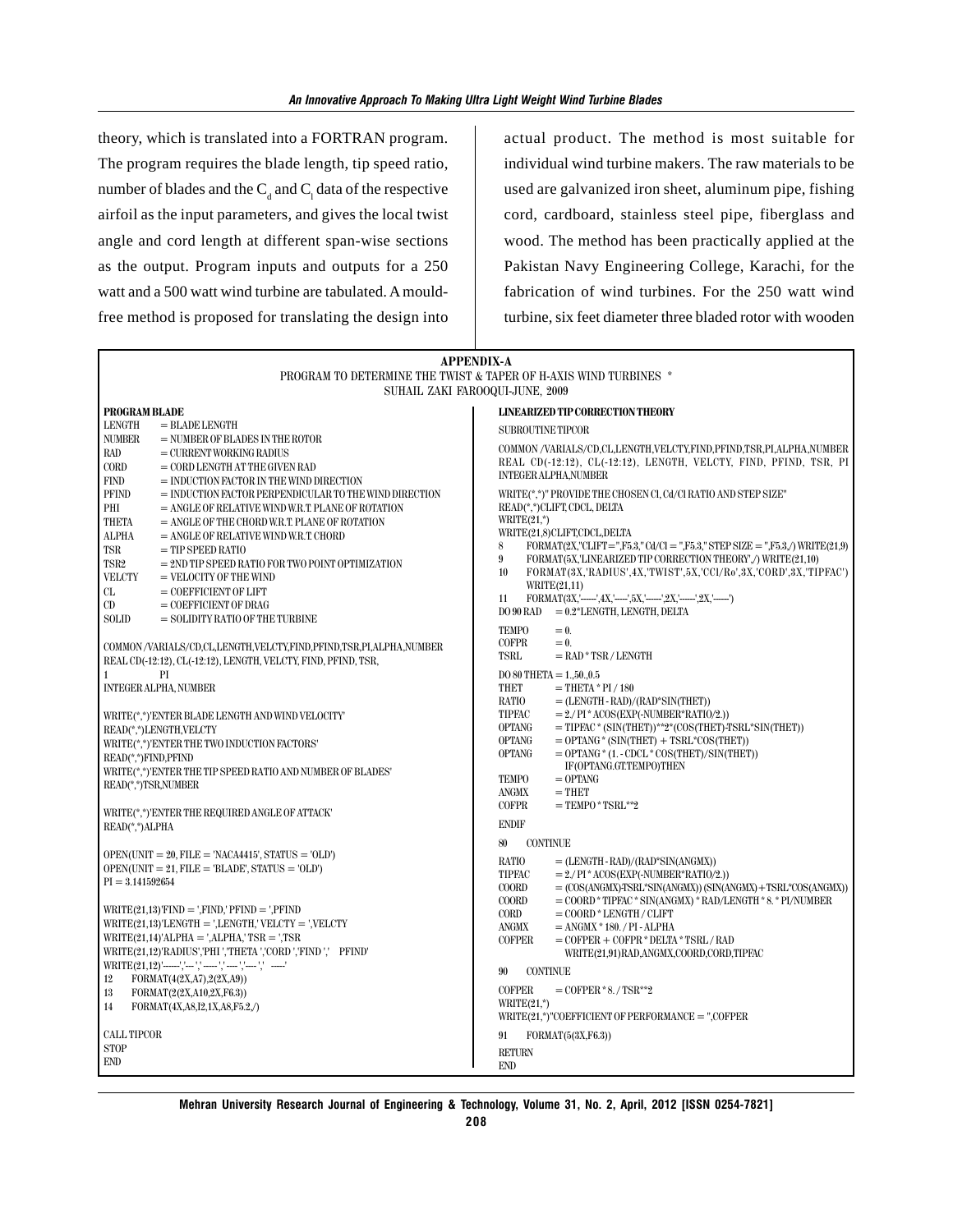disc weighed less than 1.8 kilograms. The rated wind speed for the turbine was 8m/s. At the rated wind speed the rotor was supposed to turn at about 455 RPM, with a tip speed ratio of 5.5. The measured RPM at this wind speed was about 450, in very good agreement with the prediction. The rotor operated quite smoothly at this RPM without showing any signs of vibration or unexpected noise. The above outlined step-by-step procedure may be accordingly modified for any blade length. It is expected that the expertise gained and technology developed at the Institute will help bring down the costs in setting up local wind turbine manufacturing industries, as well as encourage the individuals to develop their own wind power systems.

# **ACKNOWLEDEGMENT**

The work reported in this paper is supported by the Higher Education Commission of Pakistan through its grant No. 20-867/R&D/07/362.

### **REFERENCES**

- [1] Pullen, A., Sawyer, S., and Teske, S., "Global Wind Energy Outlook", Report by Global Wind Energy Council, Renewable Energy House, 63-65 Rue d'arlon, 1040 Brussels, Belgium, Published by Green Peace International, the Netherlands, Volume 1, pp. 16, October, 2008.
- [2] Stimmel, R., "Small Wind Turbine Global Market Study", American Wind Energy Association Report, pp. 5, Washington D.C., USA, 2009.
- [3] Acher, J., "Europe Wind Power Body Sees Big Offshore Potential", Planet Ark, Published online by Thomson Reuters, Denmark, Page 1, http://www.planetark.com/ enviro-news/item/54659, 15 Sept. 2009.
- [4] Rose, C., "European Wind Energy Association Annual Report", Published by European Wind Energy Association, Rue, d'Arlon 63-65, Brussels, Belgium, Volume 1, pp. 10, June, 2009.
- [5] Asmus, P., et. al., "Permitting Small Wind Turbines: A Handbook", California Energy Commission, pp. 4, USA, 2003.
- [6] Eggleston, D.M., and Stoddard, F.S., "Wind Turbine Engineering Design", Chapter-2, Van Nostrand Reinhold Company, USA, 1987.
- [7] Glauert, H., "Airplane Propellers", Division-L (Chapter) of Book "Aerodynamic Theory", Edited by W.F. Durand, Springer Verlag, Berlin, Germany, 1935. Reprinted by Peter Smith, Glouster, Massachusetts, USA, 1976.
- [8] Miller, R.H., and Dugundji, J., et. al., "Wind Energy Conversion", Report Published by MIT Aeroelastic and Structures Research Lab TR-184-7 through TR-184-16, Volume 1-10, USA, 1978.
- [9] Stewart, H.J., "Dual Optimum Aerodynamic Design for a Conventional Windmill", The American Institute of Aeronautics and Astronautics (AIAA) Journal, Volume 14, No. 11: pp. 1524-1527, 1976.
- [10] Wilson, R.E., and Lissaman P.B.S., "Applied Aerodynamics of Wind Power Machines", PB 238595, Report No. NSF-RA-N-74-113, National Technical Information Service (NTIS), Springfield, Virginia, USA, 1974.
- [11] Wilson, R.E., "The Effect of Hub Fairings on Wind Turbine Rotor Performance", American Society of Mechanical Engineers (ASME), Journal of Fluids Engineering, Volume 100, No. 1, pp .120-122, 1978.
- [12] Tangler, J.L., and Somers, D.M., "Advanced Airfoils for Horizontal Axis Wind Turbines", American Wind Energy Association, US Department of Energy-SERI Wind Power 85 Conference, San Francisco, USA, 1985.
- [13] Abbot, I.H., and Von-Doenhoff, A.E., "Theory of Wing Sections, Including a Summary of Airfoil Data", Dover Publications, Inc., New York, USA, 1959.
- [14] Driesen, J., Brabandere, K.D., D'hulst, R., and Belmans, R., "Small Wind Turbines in the Built Environment: Opportunities and Grid-Connection Issues", IEEE Power Engineering Society General Meeting, San Francisco, Volume 2, pp. 1948-1949, USA, 12-16 June 2005.